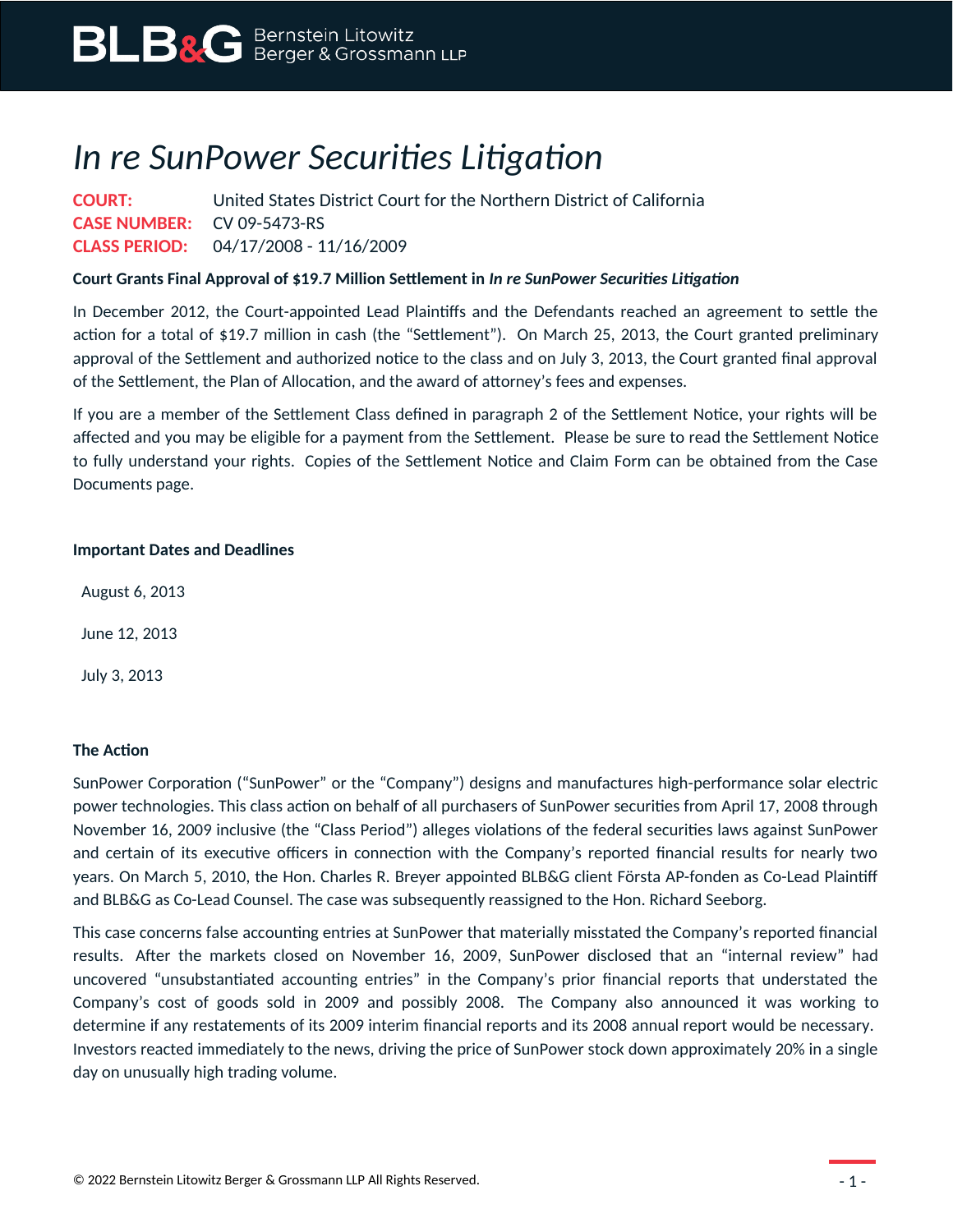

On March 18, 2010, the Company announced that it had completed its internal investigation and that it would restate its financial statements for each quarter and for the year ended December 28, 2008, as well as the first three quarters in the year ended January 3, 2010. The investigation determined that SunPower finance personnel had falsified certain accounting entries, and that additional accounting "errors" had been committed. SunPower also admitted material weaknesses in the Company's internal controls over financial reporting.

On May 28, 2010, Lead Plaintiffs filed a Consolidated Complaint for Violation of the Federal Securities Laws ("Complaint") and, on August 6, 2010, the Defendants filed a motion to dismiss the Complaint, which Lead Plaintiffs opposed. The Court heard oral argument on November 4, 2010, and on March 1, 2011, the Court granted Defendants' motion to dismiss with leave to amend.

On April 18, 2011, Lead Plaintiffs filed the First Amended Consolidated Complaint ("Amended Complaint") in accordance with the Court's March 1, 2011 Order. Defendants filed a motion to dismiss the Amended Complaint on May 23, 2011, which Lead Plaintiffs again opposed. On August 11, 2011, the Court held a hearing on Defendants' motion to dismiss, and on December 19, 2011, the Court sustained all of Plaintiffs' claims against the Company and the Officer Defendants for violations of the Exchange Act, and dismissed Lead Plaintiffs' scheme liability claims against the Company's former Controller and former Philippines Finance Director. On January 27, 2012, Defendants filed their Answer to the Amended Complaint.

On September 17, 2012, Defendants filed a motion for partial judgment on the pleadings, which attempted to reargue issues raised in Defendants' motions to dismiss, and which Lead Plaintiffs opposed on October 18, 2012. On September 28, 2012, Lead Plaintiffs filed their Motion for Class Certification, which was scheduled to be heard on March 14, 2013.

On February 1, 2013, Lead Plaintiffs filed their unopposed motion for preliminary approval of settlement. As set forth above and in the preliminary approval motion, the proposed settlement provides for a total cash payment of \$19.7 million to resolve all claims in the action.

On March 14, 2013, the Court held a hearing on Lead Plaintiffs' motion for preliminary approval of the settlement. On March 25, 2013, the Court granted preliminary approval of the Settlement.

On July 3, 2013, the Court entered the Final Judgment and Order of Dismissal with Prejudice, approved the plan of allocation, and awarded attorneys' fees and reimbursement of litigation expenses.

## **Case Documents**

- March 25, 2013 Detailed Notice
- March 25, 2013 Order Preliminarily Approving Settlement, Providing for Notice, and Scheduling Settlement Hearing
- February 1, 2013 Stipulation of Settlement
- December 19, 2011 Order Granting in Part and Denying in Part Motion to Dismiss
- February 26, 2010 Lead Plaintiff Appointment Order
- May 28, 2010 Consolidated Class Action Complaint